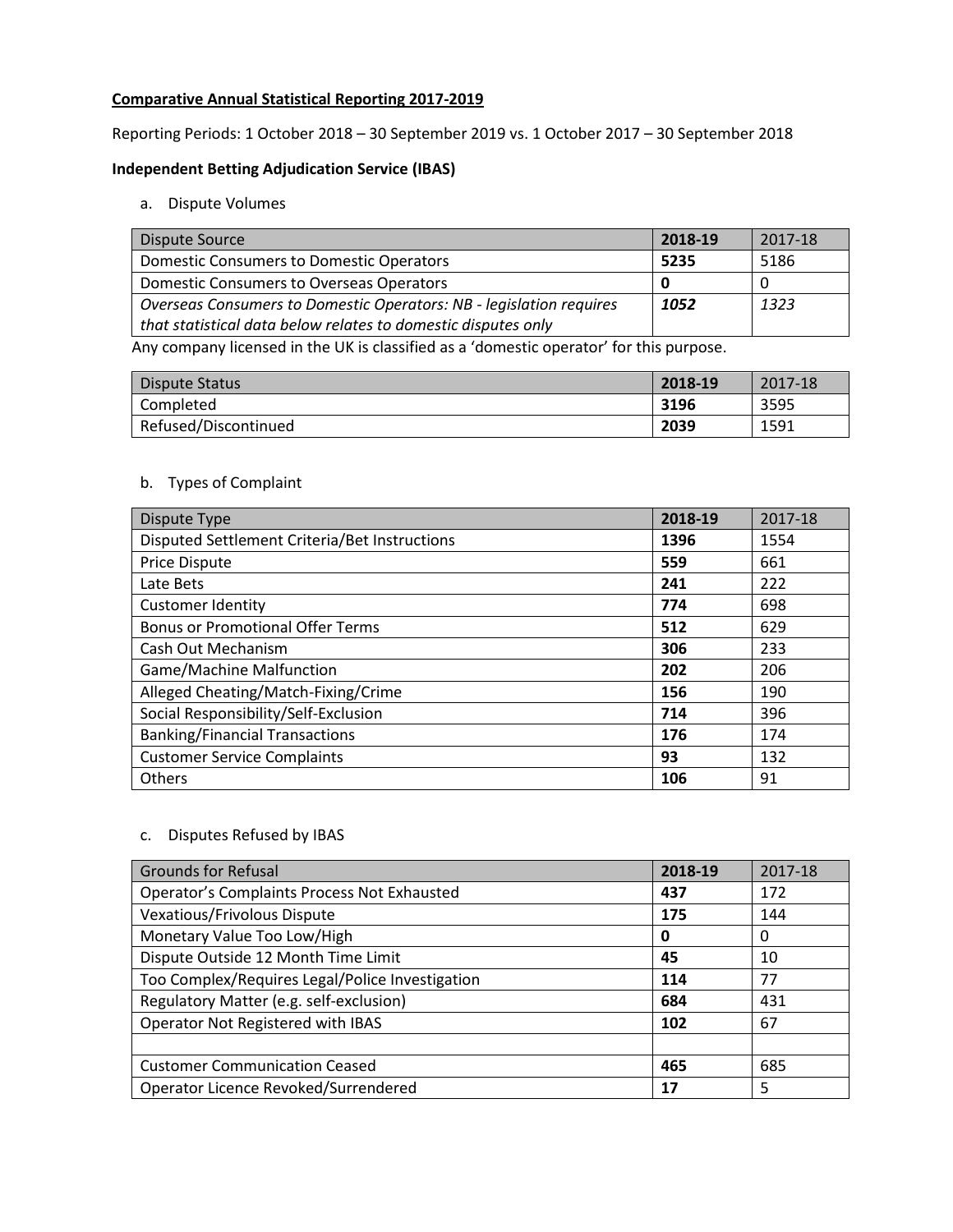# d. Dispute Process Discontinuation

| <b>Grounds for Discontinuation</b>            | 2018-19       | 2017-18       |
|-----------------------------------------------|---------------|---------------|
| <b>Technical/Procedural Discontinuation</b>   |               |               |
| <b>Customer/Operator Communication Ceased</b> | 465           | 685           |
| Operator Concession or Compromise Agreed      | See Section j | See Section i |

# e. Average Dispute Completion Times

| Dispute Completion Time (days)*                       | 2018-19 | 2017-18 |
|-------------------------------------------------------|---------|---------|
| Domestic Disputes                                     | -51     | 54      |
| Cross-Border Disputes (UK citizen to non-UK operator) | N/A     | N/A     |

\* In accordance with ADR legislation, this is recorded as the time taken from the point at which the dispute file was completed to the point of an adjudication being published. It does not include time taken to gather evidence from both disputing parties.

f. Average Length of Time to Receive Complete Information from Gambling Businesses

| Average Length of Time to Receive Complete Information** | 2018-19 | 2017-18      |
|----------------------------------------------------------|---------|--------------|
|                                                          | 27 days | Not measured |

\*\* This measures the number of days from when the first question or questions were asked of the gambling operator in relation to a complaint we had received, to the time when the case file was deemed to be complete (and ready to be passed to our adjudication panel). The modal period of time in 2018-19 was less than one week, but some cases can take considerable time to obtain all of the necessary information to adjudicate and so the mean is driven up accordingly.

# g. Rate of Compliance with ADR Decisions

| Rate of Compliance | 2018-19 | 2017-18 |
|--------------------|---------|---------|
|                    | 100%    | >99%    |

h. Professional Cooperation With Other ADR Entities (None at Present)

IBAS has not formed any network of cooperation with any non-UK EU-based ADR entity.

i. Dispute Outcome Statistics

| <b>Dispute Conclusions</b>                               | 2018-19 | 2017-18 |
|----------------------------------------------------------|---------|---------|
| Ruling In Operator Favour                                | 1.776   | 1,923   |
| Consumer-Satisfactory Pre-Ruling Outcome, e.g. by agreed | 1,058   | 1.445   |
| settlement or operator concession                        |         |         |
| <b>Ruling in Consumer Favour</b>                         | 362     | -227    |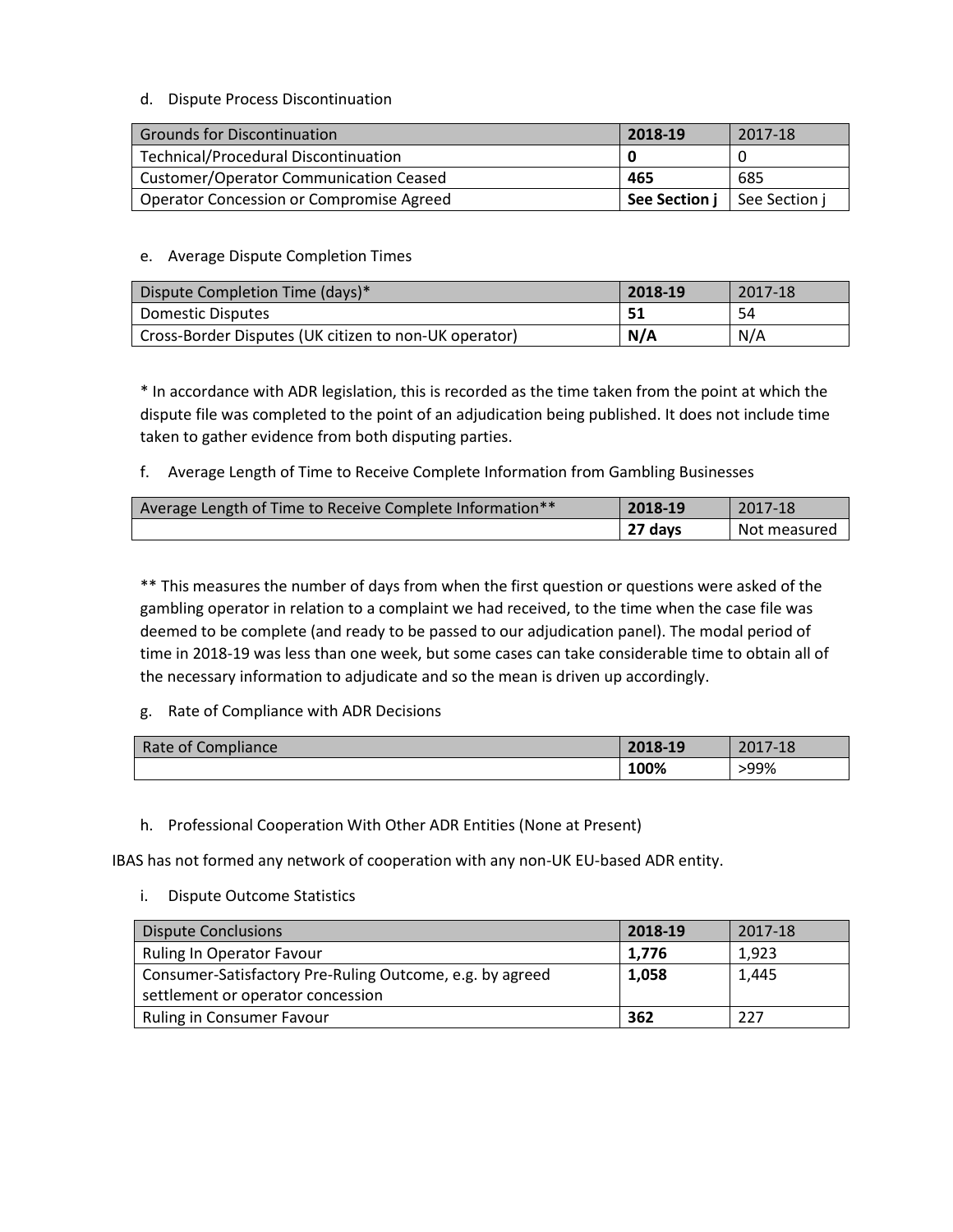# **Notes on Statistical Report**

#### Social Responsibility

The 2018-19 year saw a marked increase in the number of consumers approaching IBAS with claims that related to alleged failures of gambling operators to adhere to the Gambling Commission's Social Responsibility Licence Conditions.

The ADR arrangements in the gambling sector are that any complaint about an alleged breach of licence conditions is referred to the Gambling Commission as a regulatory complaint. However, despite efforts to communicate this approach to consumers, more than ever – perhaps fuelled by media interest and political debate – have contacted to ask whether IBAS will consider their claim.

We remain concerned that the current system can leave consumers without a formal conclusion to their complaint – a generally unsatisfactory situation – and we plan to discuss this further with the Gambling Commission and other interested parties in the near future.

#### Bonus Offer Disputes

While we continue to receive dispute adjudication requests relating to bonus and free bet offers, the publication in 2018 of clear minimum standards by the Gambling Commission and CMA has seen the volume of complaints fall for a second consecutive year, indicating that these offers are generally promoted more clearly and better understood by consumers.

#### Cash Out

The number of complaints from consumers relating to their inability to 'cash out' (or 'cash in') a bet increased in 2018-19 and we anticipate it rising further next year.

These complaints are extremely rarely upheld. They are typically based on a view that a consumer believes that because a sports betting website has offered mid-event cash-out offers in the past, their failure to do so on a particular occasion should either make the original bet null and void or should result in a retrospective offer being made in a situation where the consumer argues that they would have taken a cash out offer if one had been available.

However, the poor success rate of consumers in this area should not indicate that the industry has no room for improvement. We believe that as the cash out product grows in popularity, the emphasis on betting operators to show greater empathy to consumers when their system fails is all the greater. We also continue to believe that more could be done to educate consumers more about the principles of cashing out an open bet.

## Non-Exhaustion of Operator Complaint Processes

These statistics indicate that about 8.3% of all betting and gaming disputes we are asked to consider reach us before the consumer has fully exhausted the company's internal complaints procedure. We estimate the true figure to be between 25% and 30% of all disputes. However, where we refer a consumer back to the company to complete the process and where that dispute is then properly escalated to IBAS for a second time, the dispute is reclassified and the statistic recorded in this report is reduced accordingly.

Many of the premature complaints that we receive are the result of a consumer simply moving to ADR too quickly in their eagerness to have the matter addressed at the earliest opportunity.